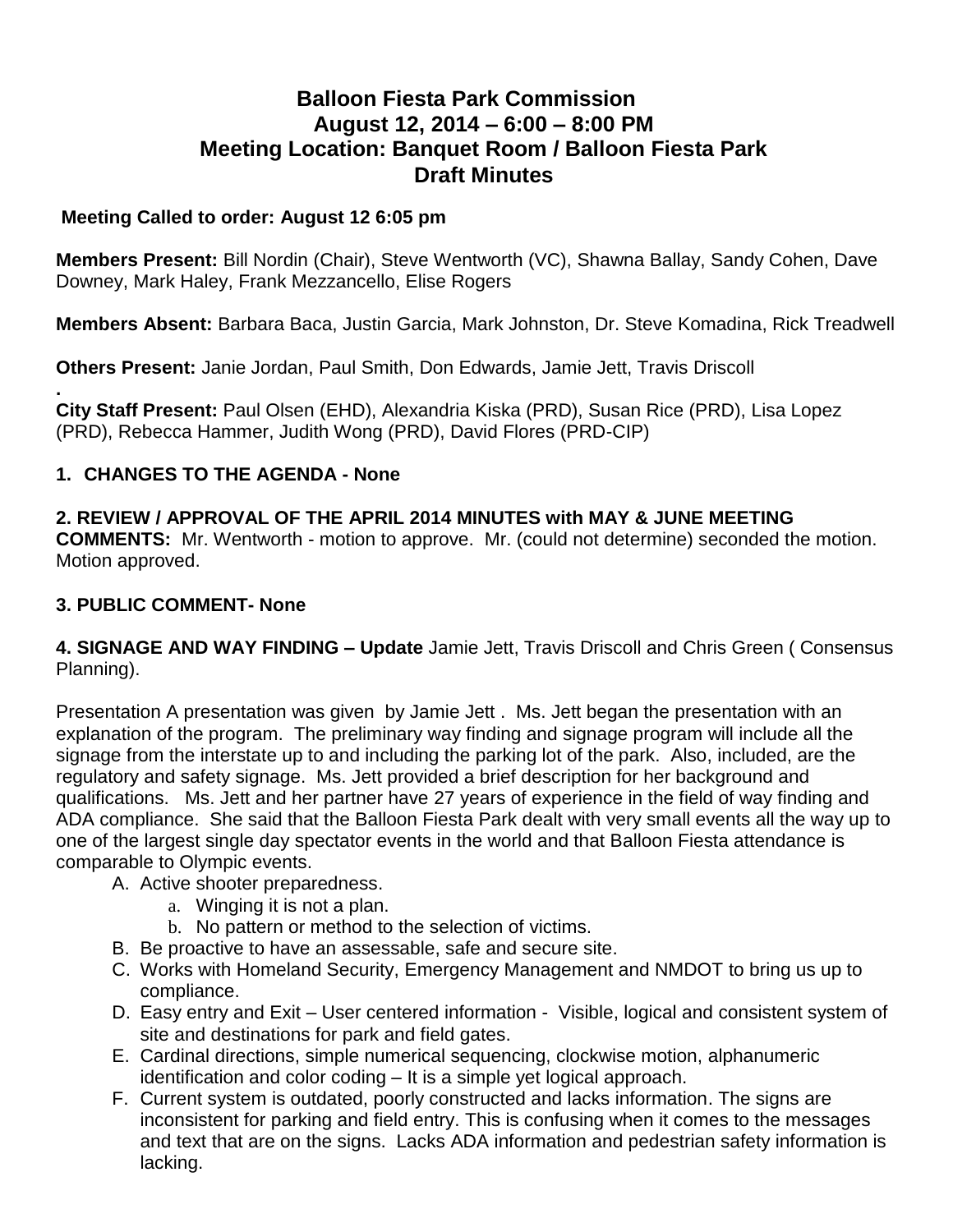- G. Proposed: Gates 1-12 Parking North (Red) A-E, East F-N and then goes over to the Balloon Museum.
- H. Proposed: Eliminate several items such as: elderly, handicapped, limited availability, street names, acronyms and proper grammar – Words to be used are: Accessible and Assistance.
- I. Proposed: BFP a world class recreation facility, safe, good proper security and easy to use. Compliant to federal guidelines.
- J. Provide consistent messaging to our visitors.
- K. 5-6 sign components for parking Regulatory and up to standards with ADA on the size and font as well as construction. It will have a longer life and is vandal resistant.
- L. Parking identification: solar and LED to be used for low energy as well as night time legibility.
- M. Street name signs identified. Balloon Fiesta Parkway Original to our park.
- N. Information and liability Post rules and information such as park hours and liability.
- O. Regulatory Signs Standard brown roadways signs. Standard traffic, purple for bike roads and yellow for pedestrian or foot trails.
- P. Our next step final sign program and message to forecast phased implementation bid and specifications and bid procurement.
- Q. Mr. Nordin calls for question from the commission.
- R. Mr. Wentworth would like to know if this is a done deal and ready to go.
- S. Ms. Jett states that much of what is proposed is regulatory and mandatory but it is a design at this point. The parts that are specific to the park: Information / safety, directional and parking. Everything else should be paid for and provided by DOT, Streets and even Homeland Security.
- T. Mr. Wentworth would like to know an estimate of the cost Ms. Jett states \$40,000.00 over the past three months for the design. It is a phased project that other entities will pay for a portion of the signs. Mr. Wentworth would like to know the estimate of what all of these signs would cost. Ms. Jett states that she would have to calculate those figures. Ms. Jett stated that currently they are only in the way finding process to identify the signs that are needed. Ms. Jett stated that one of her next steps would be to develop a proposed budget estimate. Ms. Jett stated that larger projects were less than \$200,000.
- U. Sandy Cohen would like to ask if the number of signs proposed is too many for the average person to pay attention to. Ms. Jett states that the number (5) is also figured into the plan.
- V. Ms. Kiska stated that once the budget is established for this project that we, the City of Albuquerque, will put a bid together and that this is in the master plan for the park. Ms. Kiska did state that one of our number one complaints concerns poor signage at the Park.
- W. Mr. Wentworth wanted to know if competitive bids were being done for the design of the project. – Mr. Flores stated that Mr. Green, through Censuses Planning, hired Ms. Jett. Ms. Jett is a subcontractor under Mr. Green.

#### **5. EVENTS & PRESENTATIONS – Introduction of Rebecca Hammer. She will be doing event planning. Ms. Rice reports on the following events.**

Past Events – June 14 & 15 – Hoop It Up June 20 – Teen Foam Dance June 21 – Kick Ball for Kids June 22 – Regional Criterion Races June 28 & 29 – NM National Guard 7 on 7 Tournaments June 28 – Super Hero Bike Ride July  $4$  – Freedom  $4^{\text{th}}$ . The only issue to report is that it took over one hour to exit the park. July 11 – Teen Foam Dance July 12 & 13 – Blue Skies over NM Gliding Event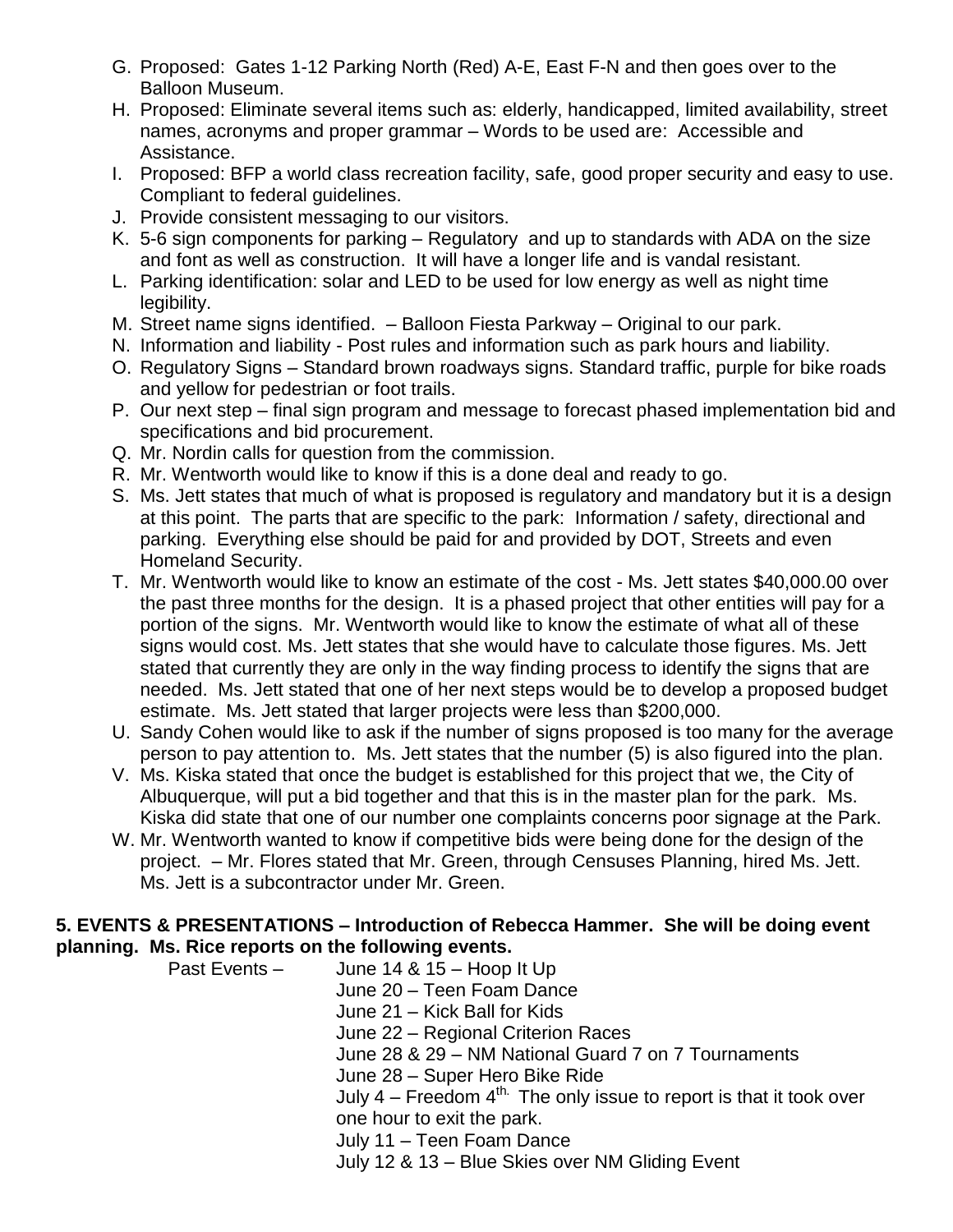July 13 – AAAA Rally

July 18 – Teen Foam Dance

July 19 – Sickle Cell Awareness Summer Jam –The only event that

had any critical issues. They did not follow many of the rules. Several vendors didn't get paid, sound was not obeyed. It was a blatant abuse of the park. Music was very explicit and vulgar. We thought it was Sickle Cell, however, we were given false information and they were not representative of the event. Security was not paid to th vendor.

Mr. Nordin wants to know why the people we rent to can't pay the vendors they contract. This is the third event this year where the organizer of the event had an issue paying their vendors. There are two ways we can deal with this: we take on more liability or we can look more closely into the people who rent our Park.

Ms. Rogers wanted to know who the vendor was – Ms. Rice responded that the vendor was Tyson Patterson with Straight Lace Inc.

Mr. Wentworth wanted to ensure that the contract had a "hold harmless" for these events. Ms. Rice said yes to the question.

> July 19 – Hero's & Badges July 20 – Summer Fun Fest July 26 – Black Dog Bullies Dog Shoe Aug 2 & 3 – Chivas Cup Soccer Tournament Aug 9 – UV Splash Color Dash

Future Events – Aug 16 & 17 – F3J Sail Plane Competition Aug 23 – Color in Motion Aug 23 – Bugaboo Cross fit Challenge Aug 24 – Eliana's Plight for a Cure 5K Aug 29 – Teen Foam Dance Aug 30 – Brandon's Cause Car and Motorcycle Rally Aug 30 – Rebel Donut Dash – Obstacle course race and they are all above ground and inflatable. Currently 230 entries. Aug 31 – Pink Me Chio 5K

Events to be presented. : See attachment of supplement to events report.

- 1. Doggy Dash –This is a repeat event they have been here before. Ms. Rogers moved to accept. Mr. Mezzancello seconded the motion. No other discussion. All in favor. Motion carried.
- 2. People's Festival –Event has been presented prior but they have made changes and expanded. They have 12 nonprofits and several sponsors. A 5k run has been added as well as a carnival if construction allows. There is more information and permits will be coming soon.

Mr. Nordin – Concerned that the vendors have signed up and possibly to do not know what they have signed up for. Nordin would like some investigation done because several logos are being used, yet it is possible that they may have not actually signed up for it. Mr. Nordin reminded that insurance requirements are needed if carnival rides and jumpers are included. Ms. Rice will do further investigation on his requests.

Mr. Wentworth – Stage pointing to the North Valley – Rice states that stage and sound is still being negotiated. Wentworth pointed out that doing the correct things with events should not negotiable. Mr. Wentworth wants Mr. Wentworth wanted clarification that the above ground cooking food will meet all environmental health standards. Ms. Rice confirmed yes. All environmental health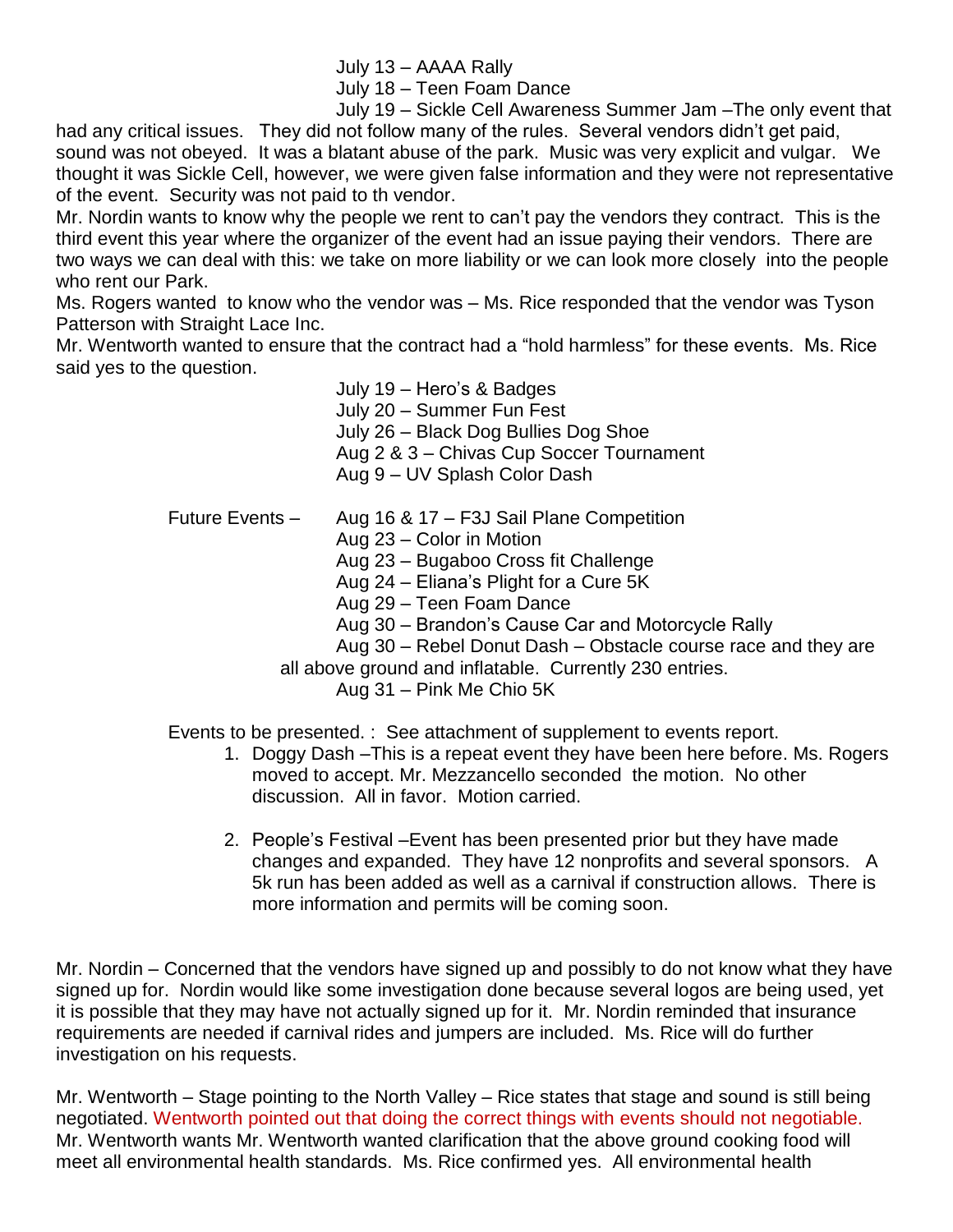standards will be met. Mr. Nordin wanted to confirm time. Ms. Rogers clarified the time reported is 8am to 8pm. Will they bring in lights? Ms. Rice stated that if lights are needed they will be brought in. It is a requirement. Possible time is sundown.

Ms. Jordan wanted to know if this vendor had been here before. – Ms. Rice responded that they attempted an event last year but canceled it. They continued to plan the same event for this year. Ms. Rogers asked Ms. Rice if she was looking for a vote at this meeting. Ms. Rice responded that she would like a boat in order to let the vendor know whether or not they should proceed to final stages. Ms. Rice stated that this was reviewed before but is waiting for an update- Nordin stated this will need a new vote due to the extensive changes.

Wentworth proposed a conditional approval only. Lighting, hours and soundstage all need to be addressed.

Mr. Nordin stated that we almost don't have a choice but to approve due to the extensive advertising already done. Ms. Rice will do her due diligence in planning these events. The City of Albuquerque will do its due diligence as well. The Commission had questions and concerns, however; it does not mean that the event is bad and we should try to make it happen.

Mr. Mezzancello provided a motion to approve. Ms. Rogers seconded the motion. Motion approved.

## **6. REPORTS / UPDATES**

- **Department of Municipal Development – N/A**
- **Albuquerque International Balloon Fiesta**
- $\triangleright$  Paul Smith reported Event dates Oct 4-12. Schedule of events are very similar to last year.
- Musical performers : County Road Five from Kansas City Missouri, Sawyer Brown, David Nail and Josh Turner will be the headliner
- $\triangleright$  Ticket sales are better this year than last year.
- $\triangleright$  Nordin would like to hear about the construction updates Mr. Smith reported that Gate 3 at the NW corner of the field will have some upgrades. There is no visual reference to the gate changes but it will be similar to what was done to Gate 12 two years ago. Gate 3 and 4 are heavily used and Gate 5 has not been used for years.
- $\triangleright$  Oil and sealing of vendors row and the parking to the very west of the museum will start next Monday.
- Open South end because of congestion. Volunteers have been rebranded and will now be known as Navigators. They will be housed in a tent at the south end of the shuttle lane.

## **Anderson Abruzzo Albuquerque International Balloon Museum**

- i. Past Events Sky Portal Portal was completed in July.
	- 1. A dedication from the artist will take place sometime during the Fiesta.(Possibly the first Sunday) - The artist will talk about what thethe piece represents.
	- 2. A request for the State of New Mexico to fund a Children's Play Area in the Tribute space is under discussion. The Museum is hoping for approximately \$300,000.
	- 3. Wentworth stated that there have been zero complaints from the community about the events at the Museum.
- ii. Upcoming events –.
	- 1. The water feature will now be placed in front of the Balloon Museum.
	- 2. Hall of Fame will be expanded in time for Balloon Fiesta.
	- 3. Mac and Cheese event was canceled. Ms. Rogers would like to know if there is a reason why the event was canceled. This event was beingwas promoted extensively. Mr. Cohen stated that it was due to the resignation of the event coordinator.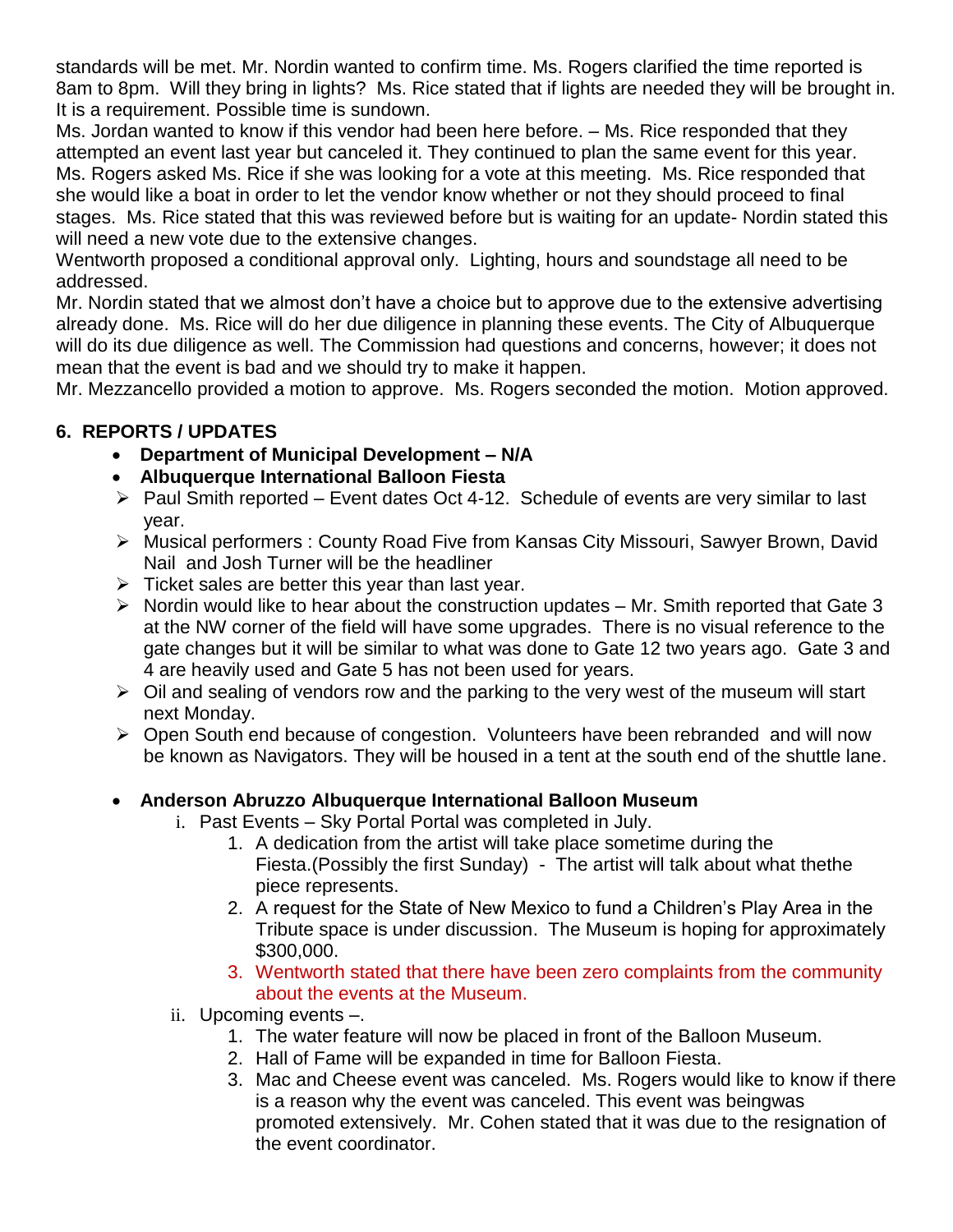- 4. Mr. Nordin asked for confirmation that Stories in the Night Sky /Concert Band participants on August 6 was over 800 people on August 6th. Mr. Cohen confirmed that information.
- 5. Mr. Smith wanted to know what happened with the window project Mr. Cohen stated that the State of New Mexico funds were supposed to be appropriated, but have not been yet.. It will most likely have to be done in stages, in conjunction with HVAC and roofing.
- **Environmental Health Department** Mr. Olson reported: Coordination of off-site Balloon Fiesta issues. Mr. Wentworth would like to know what issues have arisen due to the rain. Mr. Olson reported that there has been ponding in a few sites but not severe.
- **Parks & Recreation**
	- i. Sid Cutter Pilots Pavilion Update given by Mr. Flores -September 1 plans and specs. will be submitted for legal review and architectural review. It is expected that bid advertisement will be in October and open bids for construction to start approximately around Thanksgiving.
	- ii. Mr. Smith would like to know if a plan B is in place if the project timeline goes over and this would go into Balloon Fiesta. Mr. Flores stated that a temporary occupancy permit would be used. Mr. Smith would like a consultation prior to groundbreaking. 1. Time line to build - 260 day construction
	- iii. Digital Sign update Ms. Rice reported that a refund for equipment not used has been obtained and that a local vendor will look at getting it fixed.
	- iv. Income since last meeting Included in the packet. Income for Event Center since the last meeting : \$9,028.00. Income for Balloon Fiesta Park since the last meeting is \$13,519.00

## **7. OLD BUSINESS:**

- FY15 GO Bond update Ms. Kiska reported no updates since last meeting.
- Annual Report Meeting to be set after Balloon Fiesta

## **8. NEW BUSINESS –**

**Introduction of: Shawna Ballay from Pueblo of Sandia –** She has 10 years of tribal governmental experience. Introduction of all members of the commission who were present, as well as guests and staff members.

- Fee Schedule: Review for set for this year to be voted on by the Commission in the spring.
- Policy Review Nordin would like to schedule a meeting to discuss the Policies. Ms. Rice would like a few of the items to be reviewed prior to the meeting and vote following up with a review by City Legal. Event booking is already happening for 2015 and will be completed for a majority of the year if not voted on soon. Ms. Rice can send the changes in an email and that will be addressed on September 9.

Mr. Wentworth would like an update on Verizon project - Ms. Kiska stated that nothing will happen prior to Balloon Fiesta so we will have to use COWS for this year due to lack of time. Kiska stated that there were some changes that are being handled through City Real Property. Mr. Flores wanted to see a diagram of the changes. Ms. Kiska stated that the changes were sent out in an email.

Motion to adjourn the meeting was made by Ms. Rogers. Mr. Wentworth seconded the motion. Meeting adjourned at: 7:49 pm – Motion approved.

NEXT COMMISSION MEETING – September 9, 2014